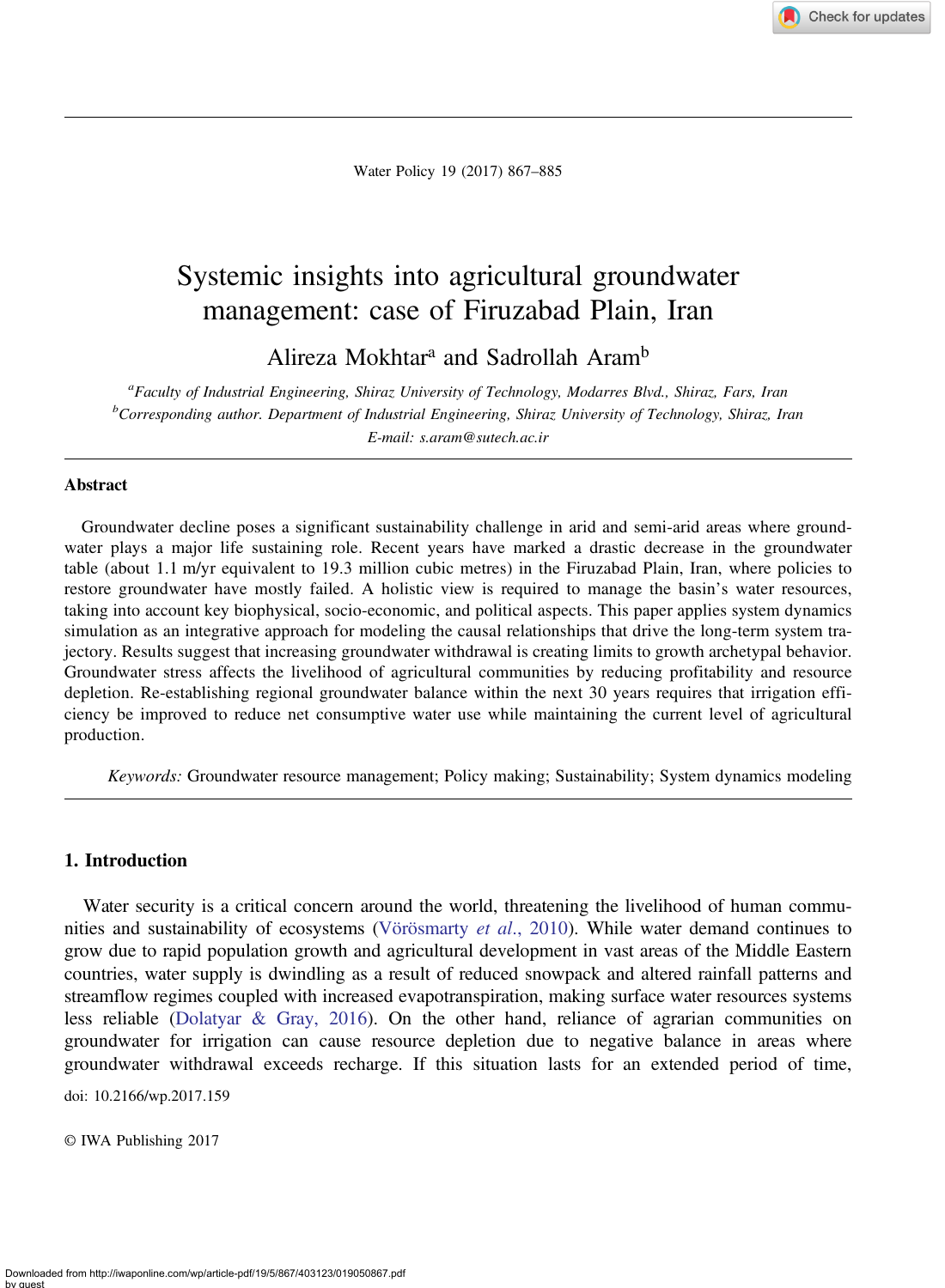emergence of severe water stress is inevitable. Characterizing the dynamic groundwater balance based on hydrologic fluxes and withdrawals is essential for sustainable water resources management, and effective policies.

System dynamics modeling (SDM) is an approach for simulation of complex systems in a flexible and transparent manner in order to facilitate understanding of the system's trajectory through time by capturing non-linear causality and information feedbacks among interlinked variables ([Forrester, 1997](#page-18-0); [Sterman, 2000](#page-18-0)). Founded on control theory, the approach is widely used to test the outcome of alternative policy options, accounting for counterintuitive system behavior to uncover potential unintended consequences. Recent years have witnessed a proliferation of studies that apply SDM as a methodology to address dynamically complex water resources management problems, including watershed-scale lake water quality management in the Dianchi Lake basin in China (Liu *et al.*, 2015) and the Kalamazoo Watershed in the USA, and water utility management and financial planning in Ontario, Canada. Simonovic and Rajasekaram developed an integrated water resources management dynamic model for Canada. They simulated the model for 12 scenarios to investigate their impacts on fresh water availability, wastewater treatment, economic growth, population growth, energy generation and food production. The results showed a very strong dependence of Canada's future development on preserving acceptable quality of the water resources and controlling the level of water use in different sectors ([Simonovic & Rajasekaram, 2004](#page-18-0)).

In his thesis in 2013, Mirchi presented a dynamics simulation to distinguish a number of proposed total maximum daily load (TMDL) reduction policies [\(Mirchi, 2013](#page-18-0)). It was proved that, for an effective TMDL plan, it should be considered a component of a continuous sustainability process, which considers the functionality of dynamic feedback relationships between socio-economic growth, land use change, and environmental conditions [\(Mirchi & Watkins, 2012](#page-18-0); Rehan et al[., 2015](#page-18-0)), sustainable water resources management in Nevada [\(Stave, 2003\)](#page-18-0) and Singapore ([Xi & Poh, 2013](#page-18-0)), groundwater management conflicts in southern Italy [\(Giordano](#page-18-0) et al., 2012), and policy analysis ([Tidwell](#page-18-0) et al., [2004](#page-18-0); Beall et al[., 2011](#page-17-0); Wei et al[., 2012\)](#page-18-0). In Iran, SDM has been applied to investigate water resources development policies in the Zayandeh-Rud River basin and Lake Urmia basin by Gohari and his colleagues. They tried to estimate the reliability of inter-basin water transfer to meet the increasing water demand in the above-mentioned basin [\(Hassanzadeh](#page-18-0) et al., 2012; Gohari et al[., 2013;](#page-18-0) [Zarghami](#page-18-0) [& Rahmani, 2015\)](#page-18-0). Conjunctive use of groundwater and surface water resources has also been studied by Niazi et al[. \(2014\).](#page-18-0)

In this study, SDM is applied to simulate groundwater management in the Firuzabad Plain, Iran. The model is developed to aid in better understanding the system structure (i.e., variables and their interrelationships) and processes governing the groundwater drawdown problem. Reviewing the literature implies the usefulness of the system dynamics tool in the field of water resource management. However, an agricultural plain like Firuzabad has its own characteristics that distinguish it from similar works. The government has tried various efforts to remediate the groundwater level for many years. The irrigation efficiency is low and the farmers need to know their role in managing water resources. Similar to many other regions in the developing world, the agricultural sector is the main source of household income in Fars Province, the third largest Iranian province. Inefficient use of valuable water resources is widespread in the Iranian agricultural sector due to lack of investment in modern irrigation systems, poor planning and management, and lack of appropriate education programs through agricultural extension services. Consequently, traditional methods of water distribution and irrigation coupled with production of water-intensive crops and dwindling water supplies due to climate change have triggered significant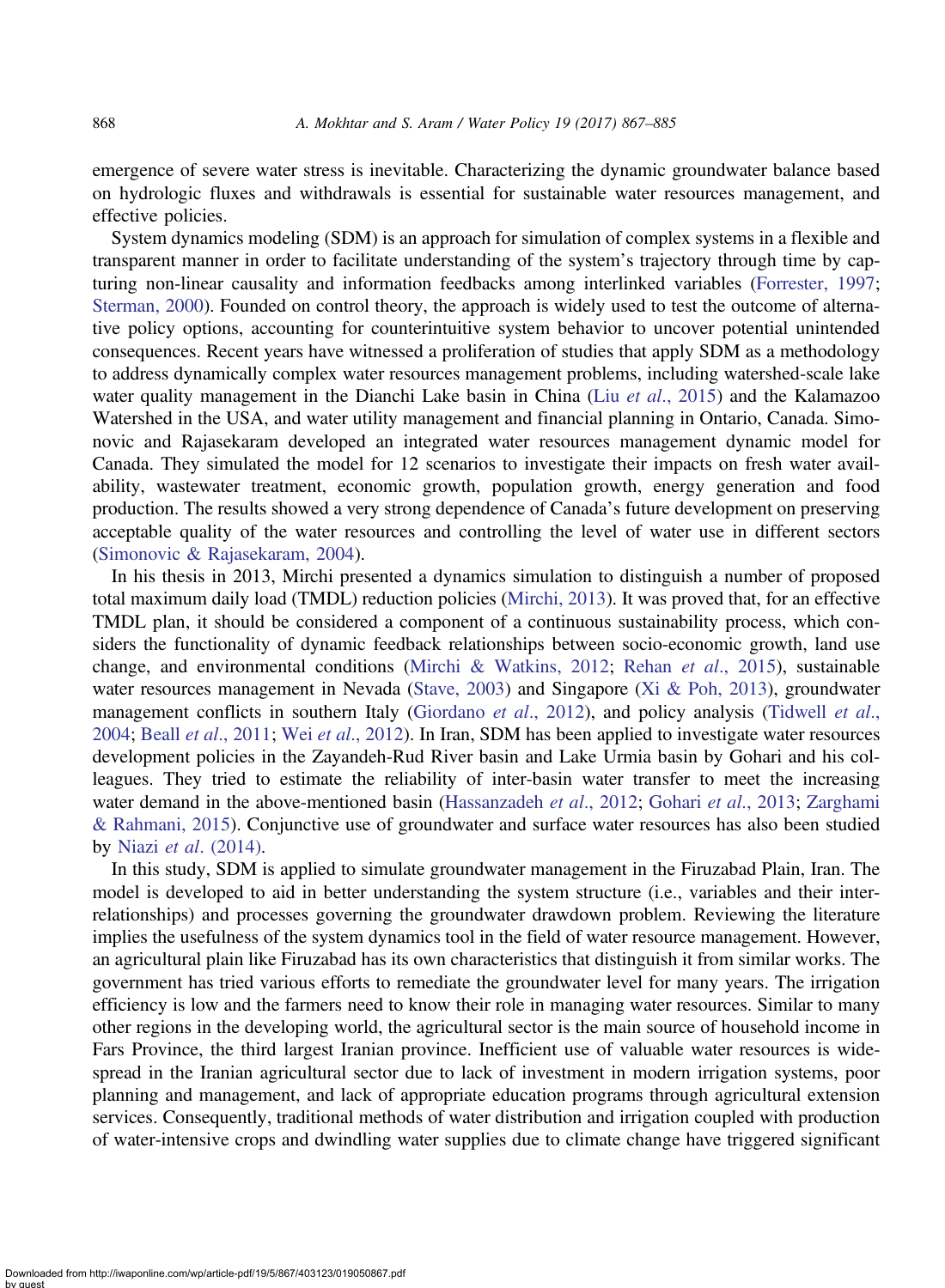water stress in agricultural areas of Iran during recent decades. Production decisions are typically made based on short-term profit outlook and market conditions, whereas long-term benefits and costs based on water availability and its economic value are often overlooked. This paper contributes to water resources SDM literature by explicitly incorporating benefits and costs of agricultural production in the simulation of policy interventions for reducing groundwater overdraft, which threatens the sustainability of agricultural production.

# 2. Method

The following general steps have been recommended for the SDM process: (1) problem articulation (boundary selection); (2) formulation of a dynamic hypothesis which is a working theory of how the problem arose; (3) development of a simulation model; (4) model verification and sensitivity analysis; and (5) policy design and evaluation [\(Sterman, 2000\)](#page-18-0). These steps are explained below after a brief description of the study site.

#### 2.1. Study area

Located in a semi-arid region of the Middle East, Iran is surrounded by the Caspian Sea from the north and the Persian Gulf from the south. The country is characterized by hydroclimatic heterogeneity and a small average annual precipitation of about 250 mm/yr, which is lower than one-third of the global average. Spatial distribution of precipitation is very uneven, i.e., 70% of the country receives less than 30% of the total precipitation. With more than 60% arid lands and 20% semi-arid regions, Iran falls into the category of water scarce countries where fresh water per capita is less than 25% of the world's aver-age [\(Rockström](#page-18-0) et al., 1999). The country has been suffering from prolonged droughts, inefficient agriculture, mismanagement of water resources, and a thirst for population growth and development ([Madani, 2014\)](#page-18-0). Droughts have particularly harmed the agriculture sector, water accessibility in urban areas, and natural ecosystems.

The Firuzabad Plain ([Figure 1\)](#page-3-0) is one of 180 active agricultural plains, recommended by the Fars Regional Water Authority as a suitable case study for integrated water resources modeling [\(Definition](#page-17-0) [of Business Studies, 2015](#page-17-0)). Furthermore, availability of input data and technical studies by the government made this agricultural plain a suitable candidate for modeling. Situated between 28°40' N, 28°58' N latitude and  $52^{\circ}17'$ ,  $52^{\circ}46'$  E longitude, the plain is underlain by an 88 km<sup>2</sup> aquifer in southwestern Fars Province [\(Majid, 2014\)](#page-18-0). Average humidity in this semi-arid region with mild winters (average temperature 9 °C) and hot summers (average temperature 30 °C) ranges from 27% in spring to a maximum of 64% in winter. Mean annual precipitation is 400 mm, with most rainfall occurring between December and February. In 2010, the region had a population of approximately 65,000 people, 90% of whom were engaged in agricultural business. The total amount of agricultural land is about 12,500 ha, most of which is a mix of wheat fields and citrus plantations, accounting for almost 97% of agricultural water use. Crop production mainly relies on groundwater resources for irrigation (e.g., approximately 83%), making agriculture a major driver of groundwater stress in the province ([Rasouli](#page-18-0) et al., 2012). The remaining irrigation demand is met by withdrawing water from the Firuzabad River.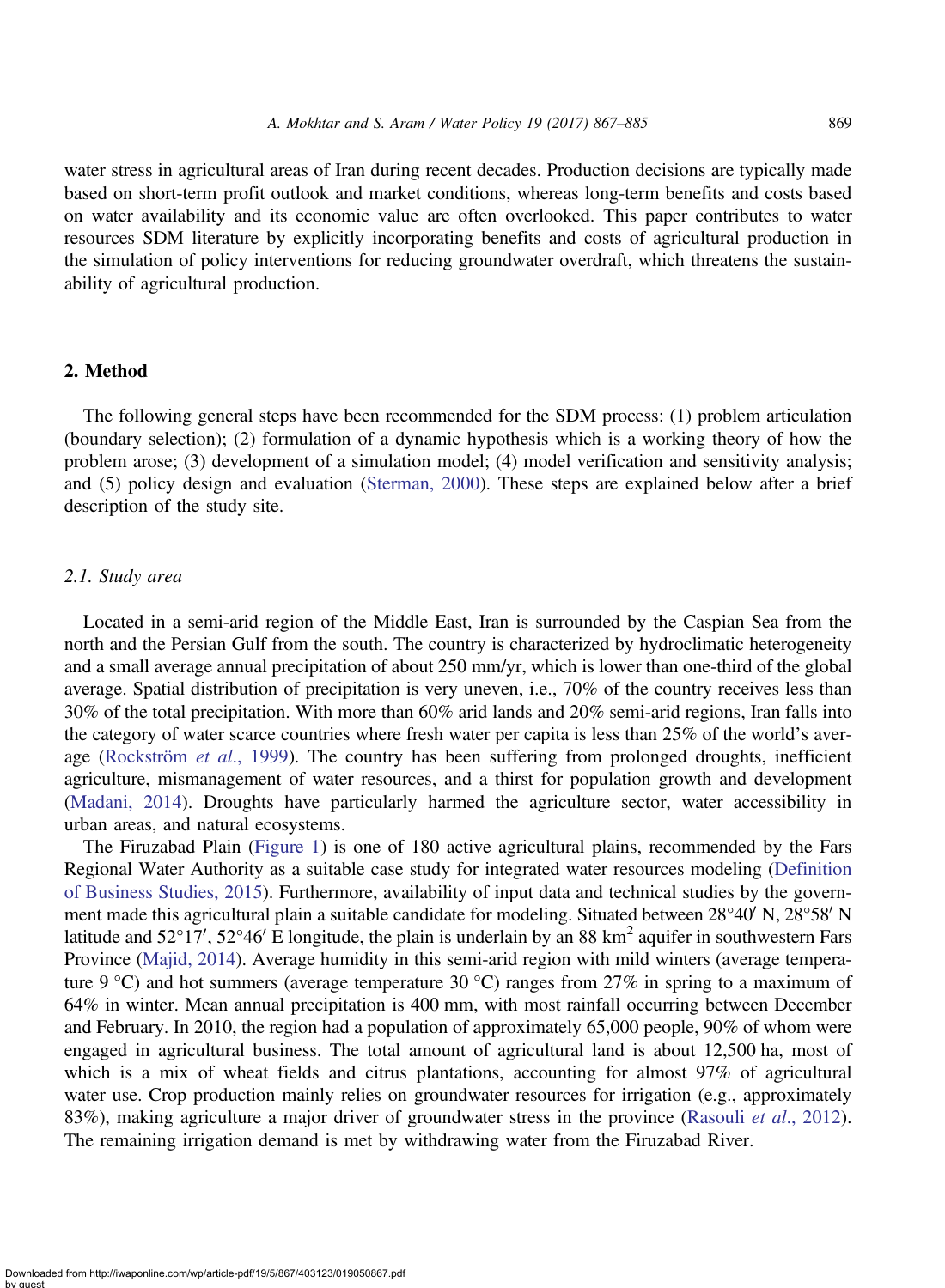<span id="page-3-0"></span>

Fig. 1. The Firuzabad Plain.

# 2.2. Problem articulation and dynamic hypothesis

Within the last two decades, a significant fall in the groundwater level of the Firuzabad aquifer has been recorded, alerting the community of farmers and regional managers. Operating costs are increasing because of drying wells, springs and qanats (an ancient groundwater withdrawal method using a series of vertical shafts taping into a mildly sloping gallery), and declining water quality and groundwater level in wells. The groundwater decline problem was investigated as the main regional challenge ([Figure 2\)](#page-4-0).

Due to government policies for agricultural self-sufficiency in the late 1990s, farmers were allowed to increase the number of wells to boost agricultural production ([Figure 3\)](#page-4-0). Thus, groundwater withdrawal for irrigation gradually exceeded natural aquifer recharge, causing a significant groundwater table decline. Severe groundwater table drawdown, changed the river-aquifer interaction, whereby the Firuzabad River turned into a losing stream that recharged the aquifer instead of being fed by influx of groundwater. Subsequently, the regional water management authority started imposing drastic policies to restrict groundwater withdrawal. However, restrictive policies were not received well by agricultural producers due to adverse impacts on production, in turn, hurting the economic condition of the agrarian communities. Consequently, conservation-oriented water management policies were not pursued rigorously to avoid further backlash from farmers.

Input data to investigate the dynamic hypothesis were gathered from a variety of sources such as available literature and published government reports, as well as expert interviews. The main types of data include information on groundwater recharge from adjacent karst aquifers, groundwater recharge from precipitation, groundwater withdrawal, groundwater recharge from riverbed, groundwater discharge to the river, groundwater recharge return flows, and groundwater level, all available for the period 1992–2008 (displayed in [Table 1\)](#page-5-0) from the Fars Regional Water Organization Database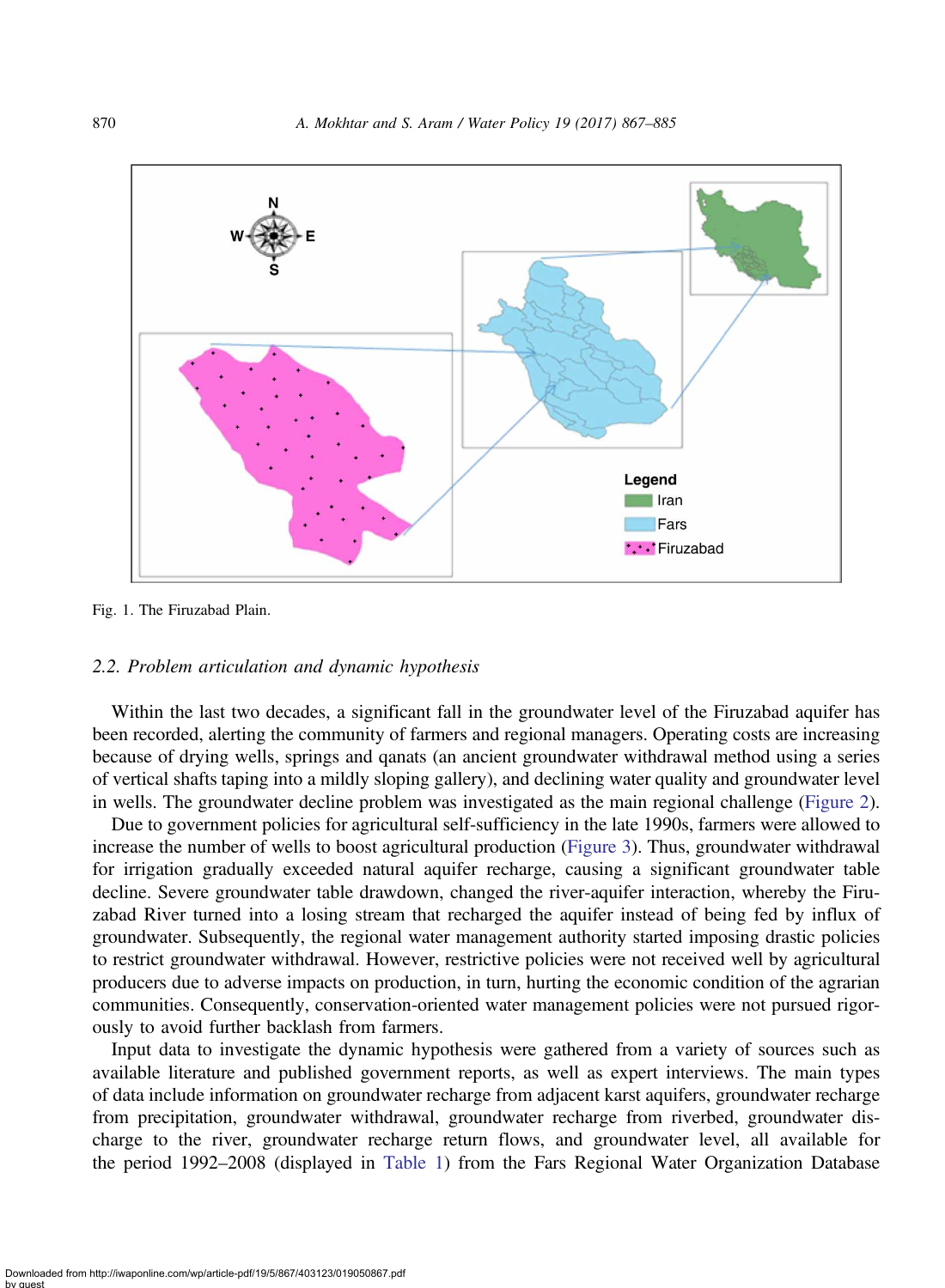<span id="page-4-0"></span>

Fig. 2. Groundwater table decline over time.



Fig. 3. Number of wells in the Firuzabad Plain.

([Definition of Business Studies, 2015](#page-17-0)). Other data, such as area of land under cultivation, population and annual population growth rate, price of crops, drinking water use in agriculture and industry, and production cost, were all acquired mainly from previous studies ([Majid, 2014](#page-18-0); [Keshavarz, 2015\)](#page-18-0).

### 2.3. Simulation model

The simulation model was developed based on the causal loop diagram (CLD) and stock-and-flow diagrams (SFD) of the system components.

2.3.1. Causal loop diagram. A conceptual model ([McClain](#page-18-0) et al., 2005) and CLD of the problem are shown in [Figures 4](#page-5-0) and [5](#page-6-0), respectively. The aquifer can be conceptualized as a three-dimensional box in which the water volume varies over time ([Figure 4](#page-5-0)). It receives water from precipitation, inflow from adjacent aquifers, recharge from riverbed, and recharge from return flow, which is the non-consumptive portion of the withdrawn groundwater. It loses water to consumptive uses, evapotranspiration, outflow to the adjacent aquifers, withdrawal by pumpage and discharge to riverbed.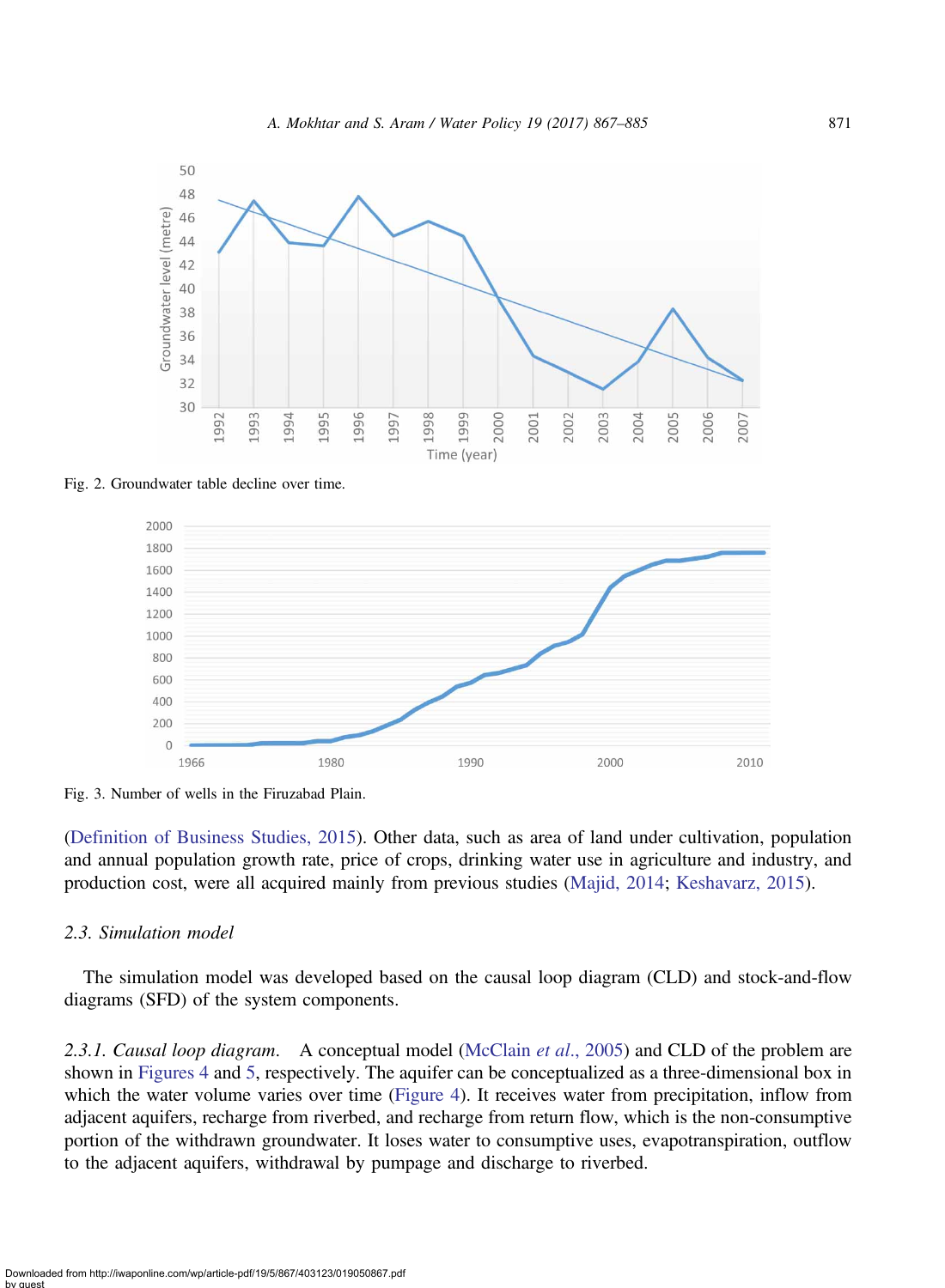|            | Precipitation<br>(mm) | Groundwater recharge (MCM <sup>a</sup> ) |                        |               |                          | Groundwater<br>discharge (MCM) |            |
|------------|-----------------------|------------------------------------------|------------------------|---------------|--------------------------|--------------------------------|------------|
| Water year |                       | Precipitation                            | Adjacent karst aquifer | Riverbed      | Return flow <sup>b</sup> | River                          | Withdrawal |
| 1992-1993  | 855                   | 85.9                                     | 83.7                   | $\Omega$      | 53.4                     | 44.6                           | 110.3      |
| 1993-1994  | 243                   | 0.0                                      | 31.4                   | $\Omega$      | 44.2                     | 37.7                           | 96.3       |
| 1994-1995  | 651                   | 26.0                                     | 46.5                   | $\Omega$      | 49.4                     | 20.6                           | 121.1      |
| 1995-1996  | 889                   | 85.3                                     | 93.9                   | $\mathbf{0}$  | 59.0                     | 44.6                           | 130.0      |
| 1996-1997  | 363                   | 8.6                                      | 41.1                   | $\mathbf{0}$  | 48.3                     | 47.1                           | 114.4      |
| 1997-1998  | 763                   | 64.4                                     | 79.8                   | $\mathbf{0}$  | 55.7                     | 46.5                           | 140.3      |
| 1998-1999  | 452                   | 25.0                                     | 49.9                   | $\Omega$      | 50.4                     | 36.8                           | 116.1      |
| 1999-2000  | 276                   | 3.6                                      | 26.9                   | $5.2^{\circ}$ | 59.4                     | 13.1                           | 174.8      |
| 2000-2001  | 303                   | 0.6                                      | 19.0                   | 2.6           | 55.5                     | $\overline{0}$                 | 179.4      |
| 2001-2002  | 509                   | 27.0                                     | 26.8                   | 3.8           | 54.6                     | $\overline{0}$                 | 160.3      |
| 2002-2003  | 420                   | 14.4                                     | 24.6                   | 2.9           | 49.8                     | $\overline{0}$                 | 147.6      |
| 2003-2004  | 601                   | 30.6                                     | 47.7                   | 10.5          | 62.2                     | $\overline{0}$                 | 147.6      |
| 2004-2005  | 849                   | 80.1                                     | 88.0                   | 50.4          | 62.6                     | $\overline{0}$                 | 188.6      |
| 2005-2006  | 403                   | 8.1                                      | 49.3                   | 10.3          | 55.6                     | $\overline{0}$                 | 188.6      |
| 2006-2007  | 444                   | 26.3                                     | 31.9                   | 7.4           | 45.9                     | $\overline{0}$                 | 166.8      |
| 2007-2008  | 253                   | 5.8                                      | 20.4                   | 4.4           | 37.7                     | $\overline{0}$                 | 130.0      |

<span id="page-5-0"></span>Table 1. Groundwater balance components for water years (1992–2008) (Defi[nition of Business Studies, 2015](#page-17-0)).

<sup>a</sup>MCM: million cubic metres.

 $\rm{^{b}Total}$  return flow from irrigation, and domestic and industrial uses.<br><sup>CI</sup>D year 2000. Firuzabed River turned into a losing stream due to sing

<sup>c</sup>In year 2000, Firuzabad River turned into a losing stream due to significant groundwater table decline.



Fig. 4. The conceptual model.

The CLD of the groundwater decline problem in the Firuzabad Plain includes hydrogeological and socio-economic subsystems ([Figure 5](#page-6-0)). It illustrates the relations between key components and feedback mechanisms of the system including six balancing and four reinforcing loops. Two balancing feedback loops (B1 and B2) represent the interactions between groundwater volume (storage) and outflows: the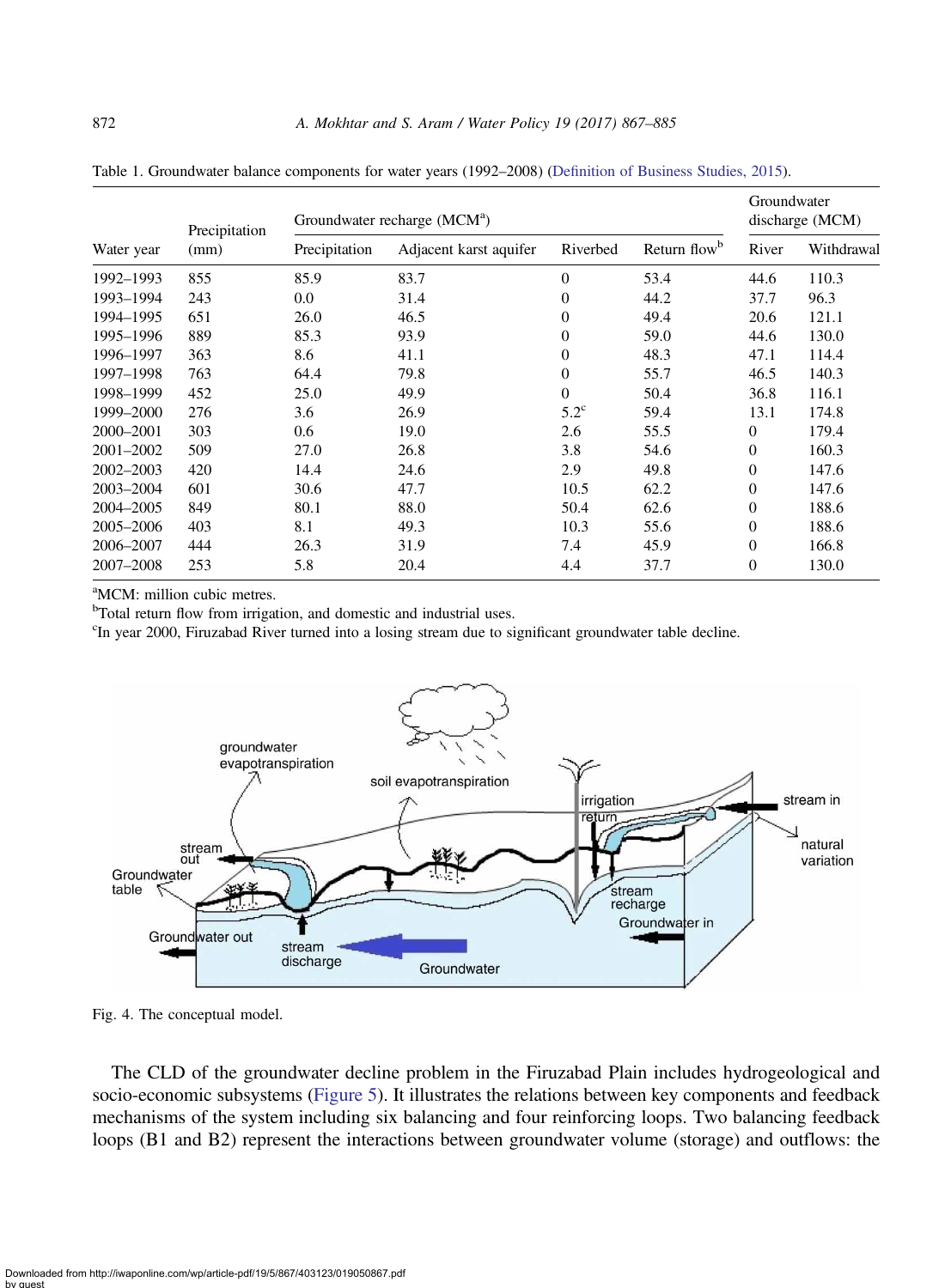<span id="page-6-0"></span>

Fig. 5. The CLD, causal loop diagram. Fig. 5. The CLD, causal loop diagram.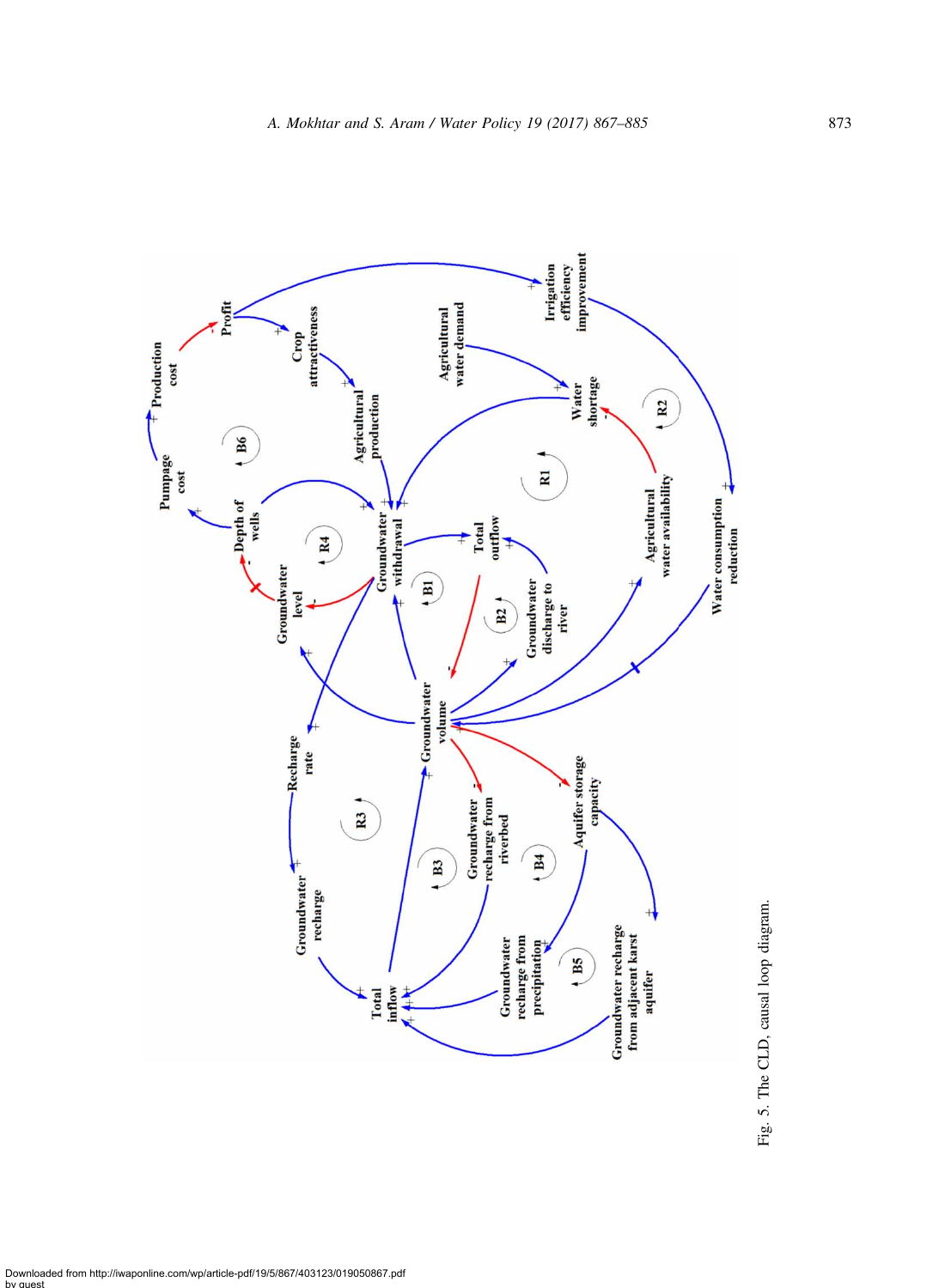larger the groundwater volume, the larger total outflows, which in turn decreases groundwater volume (balancing effect). Three additional balancing feedback loops (B3, B4 and B5) capture the biophysical interaction between groundwater and inflows: the larger the groundwater volume, the smaller total inflows, reducing groundwater volume. The final balancing feedback loop (B6) represents the relationship between groundwater volume and farmers' profit: the larger the groundwater volume, the smaller the pumping cost, increasing the farmers' profit, which, in turn, encourages agricultural development, and ultimately reduces the groundwater volume (balancing feedback).

The first reinforcing feedback loop (R1) illustrates the causal relationship between groundwater volume and water shortage: small groundwater volume means small water availability for agriculture (larger shortage), which increases groundwater withdrawal and causes groundwater storage to shrink because of the larger total outflow. The second reinforcing loop (R2) shows the relation of groundwater volume to investment in increasing agricultural efficiency, a process that involves delay: the larger the groundwater volume, the more profitable the agricultural production, which can enable farmers to improve agricultural water use efficiency and increase water saving, which, over time, helps increase groundwater volume. The third reinforcing loop (R3) captures the interactions between groundwater volume and groundwater recharge. The fourth reinforcing feedback loop (R4) visualizes relations between groundwater table drawdown and the need for deeper wells that mine groundwater and cause overdraft.

2.3.2. Stock-and-flow model. A quantitative stock-and-flow model based on the conceptual model and CLD of the system, facilitates the investigation of system behavior over time, which is essential for policy evaluation. The model consists of four key segments, the groundwater model, the water supply model, the population model, and the economic model. The simulation horizon is 55 years (starting from 1992), and contains the critical period (i.e., 2007) when groundwater began to decline. The model is run at an annual time step.

The groundwater model ([Figure 6](#page-8-0)) includes a single stock to simulate the volume of water in the aquifer at each time step using the mass balance equation (Equation (1)). It uses time series data sets for multiple input variables (e.g.,  $GRAK$ ,  $GRP$ ,  $GRR$ , and  $GRF$ ) to output *groundwater discharge to the* river (GDR) and groundwater withdrawal (GDP). Referring to [Figure 7](#page-9-0), the inflows and outflows, are calculated based on historical hydrologic data imported through the 'get Excel' data function in VENSIM.

$$
GV(t) = GV(t-1) + GRAK(t) + GRP(t) + GRR(t) + GRF(t) - GDR(t) - GDP(t)
$$
\n
$$
(1)
$$

where GV: groundwater volume; GRAK: groundwater recharge from adjacent karst aquifer; GRP: groundwater recharge from precipitation, function of annual precipitation rate; GRR: groundwater recharge from riverbed; GRF: groundwater recharge by return flows; GDR: groundwater discharge to river; GDP: groundwater discharge due to pumping; and t: time index.

The water supply model is developed based on demand and supply theory. On the demand side, agriculture, industry and drinking water use sectors determine the total demand for water. Supply is the amount of water needed to be withdrawn from the aquifer [\(Figure 8\)](#page-10-0).

$$
WS(t) = WS(t-1) + GDP(t) - AWU(t) - DWU(t) - IWU(t)
$$
\n(2)

where WS: water supply; AWU: agricultural water use; DWU: drinking water use; and IWU: industrial water use.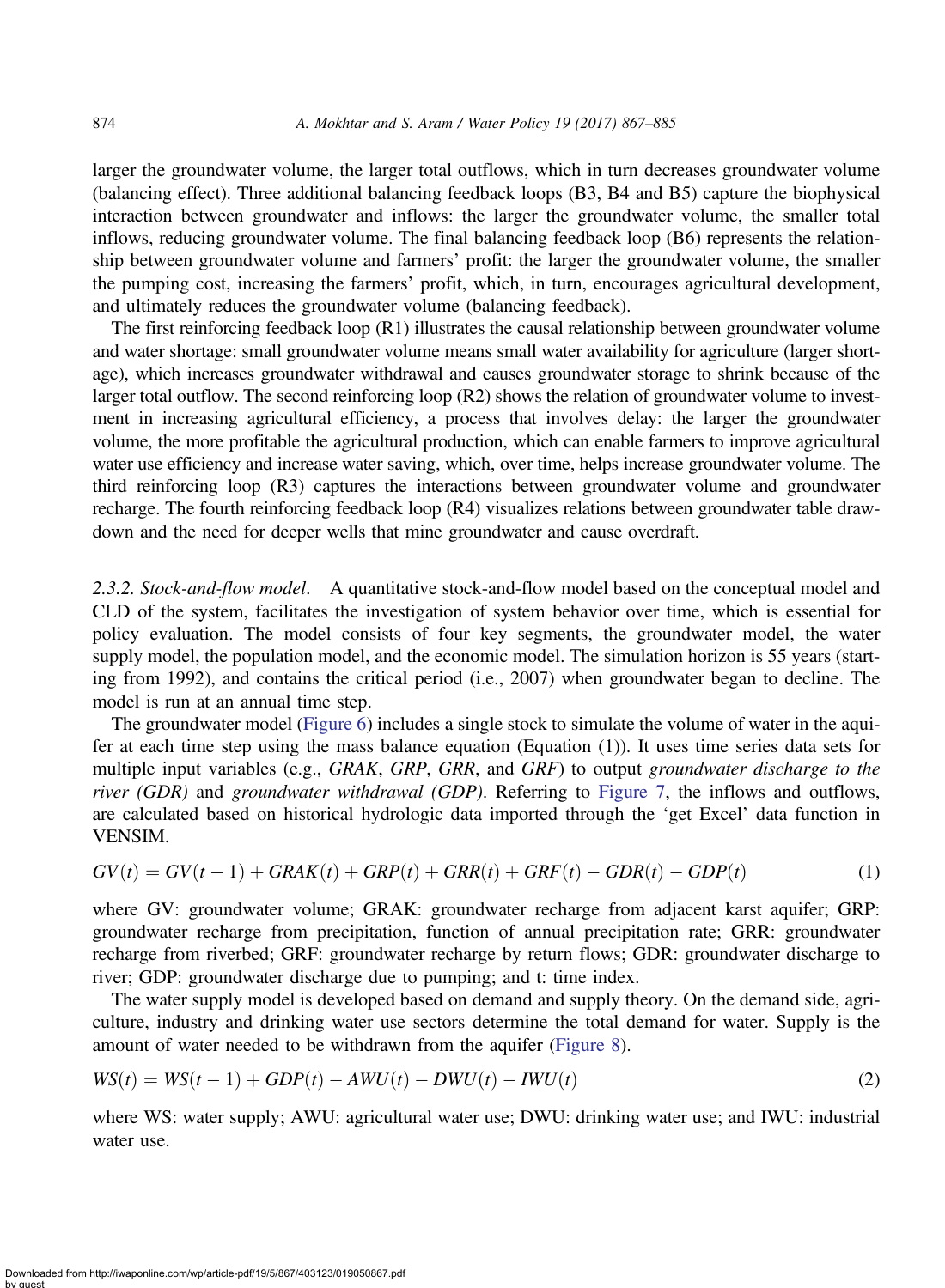<span id="page-8-0"></span>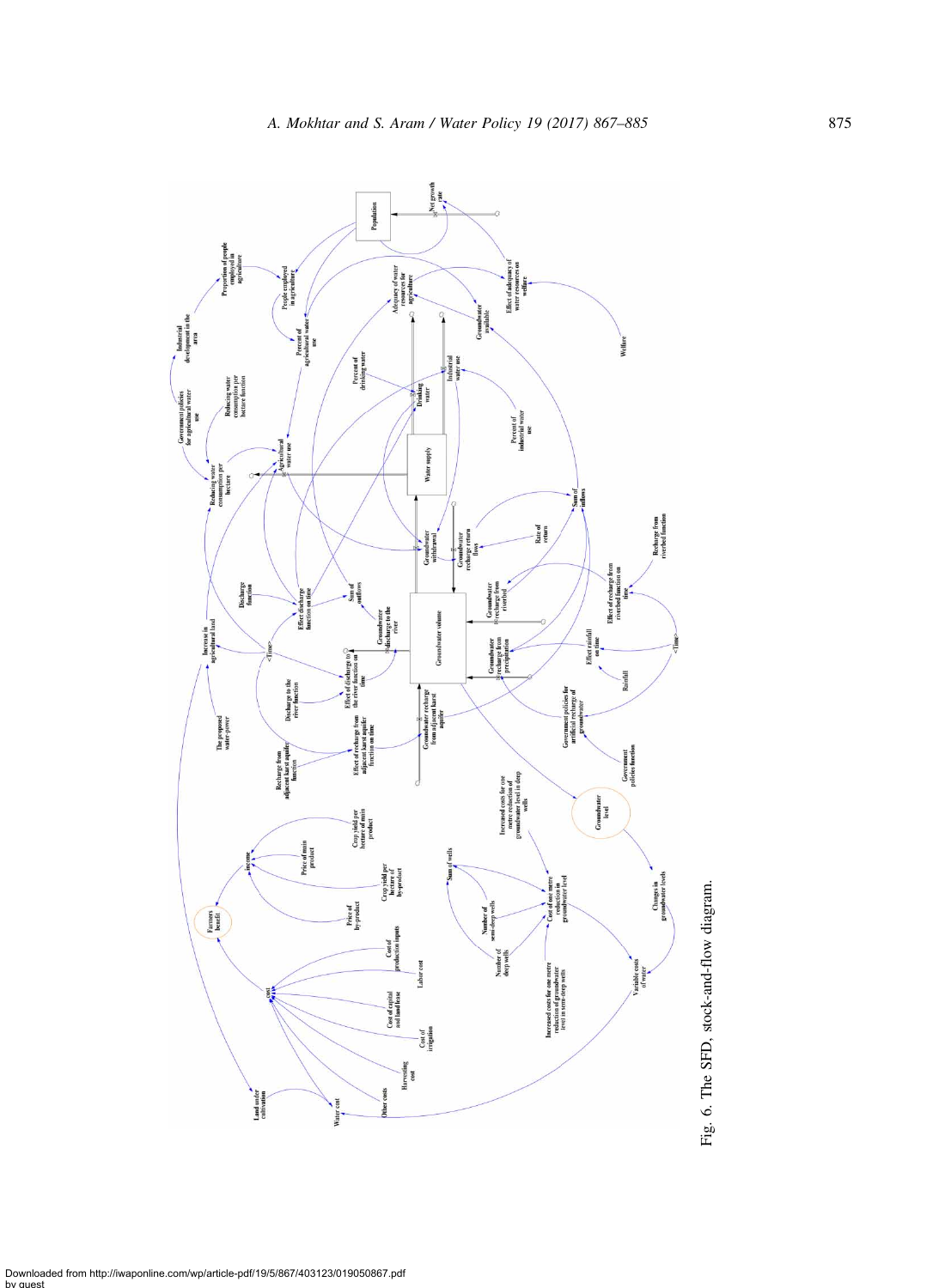

Fig. 7. Groundwater volume, inflow and outflow.

The population model is based on a primary population structure [\(Figure 9](#page-11-0)). Furthermore, the economic model is developed based on the basic profit function, i.e., the difference between income and production costs ([Figure 10\)](#page-12-0).

# 2.4. Verification and sensitivity analysis

A series of qualitative and quantitative tests were conducted to verify the model. Qualitative tests include system unit consistency test and system structure test. The unit consistency test is automatically completed by Vensim PLE. For the system structure test, the model structure was qualitatively evaluated to ensure it represents the real system reasonably well and model equations do not violate the laws of physics. The quantitative verification tests were conducted by analyzing the model's ability to reproduce observed system behavior (e.g., groundwater level). Simulated groundwater levels for the baseline period (1992– 2007) closely track observational data, capturing inter-annual variability and overall pattern of groundwater

<span id="page-9-0"></span>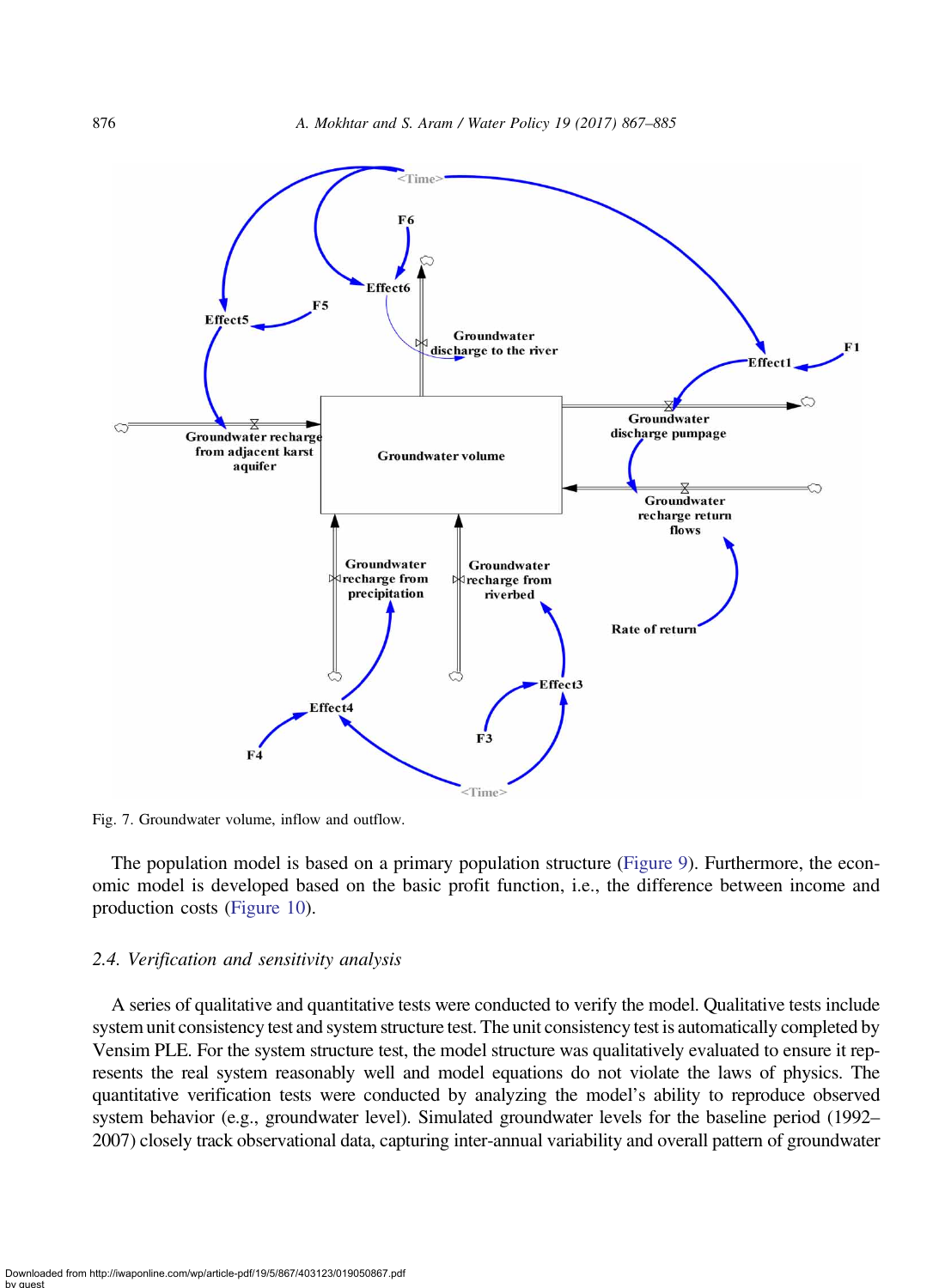<span id="page-10-0"></span>

Fig. 8. Water supply subsystem.

table decline [\(Figure 11\)](#page-13-0). Small values of absolute relative error and mean absolute relative error, two widelyused evaluation indices, further confirm reasonable model performance ([Figure 12\)](#page-14-0).

Model sensitivity analysis was conducted to identify key drivers of system changes. Long-term behavior of groundwater level was tested as the target variable by running the model under extreme and average values of each model variable. It is observed that groundwater withdrawal has the highest influence on groundwater level, 5.91 metres in this case. The results imply that the greatest impact on groundwater level is caused by groundwater withdrawal ([Figure 13](#page-15-0)), which is the main policy lever for mitigating drastic groundwater table drawdown. Likewise, the model is highly sensitive to groundwater recharge from precipitation in terms of extreme and average value. While, this variable is primarily governed by natural biophysical parameters, it can be used as an important component of a mitigation policy using rainwater capture.

#### 3. Policy evaluation

The model is run under four groundwater decline mitigation policy scenarios for the Firuzabad Plain. [Table 2](#page-16-0) provides a brief description and the main variables of each policy scenario. Essentially, the basic variables of each scenario are adjusted in the model to simulate the long-term effect of the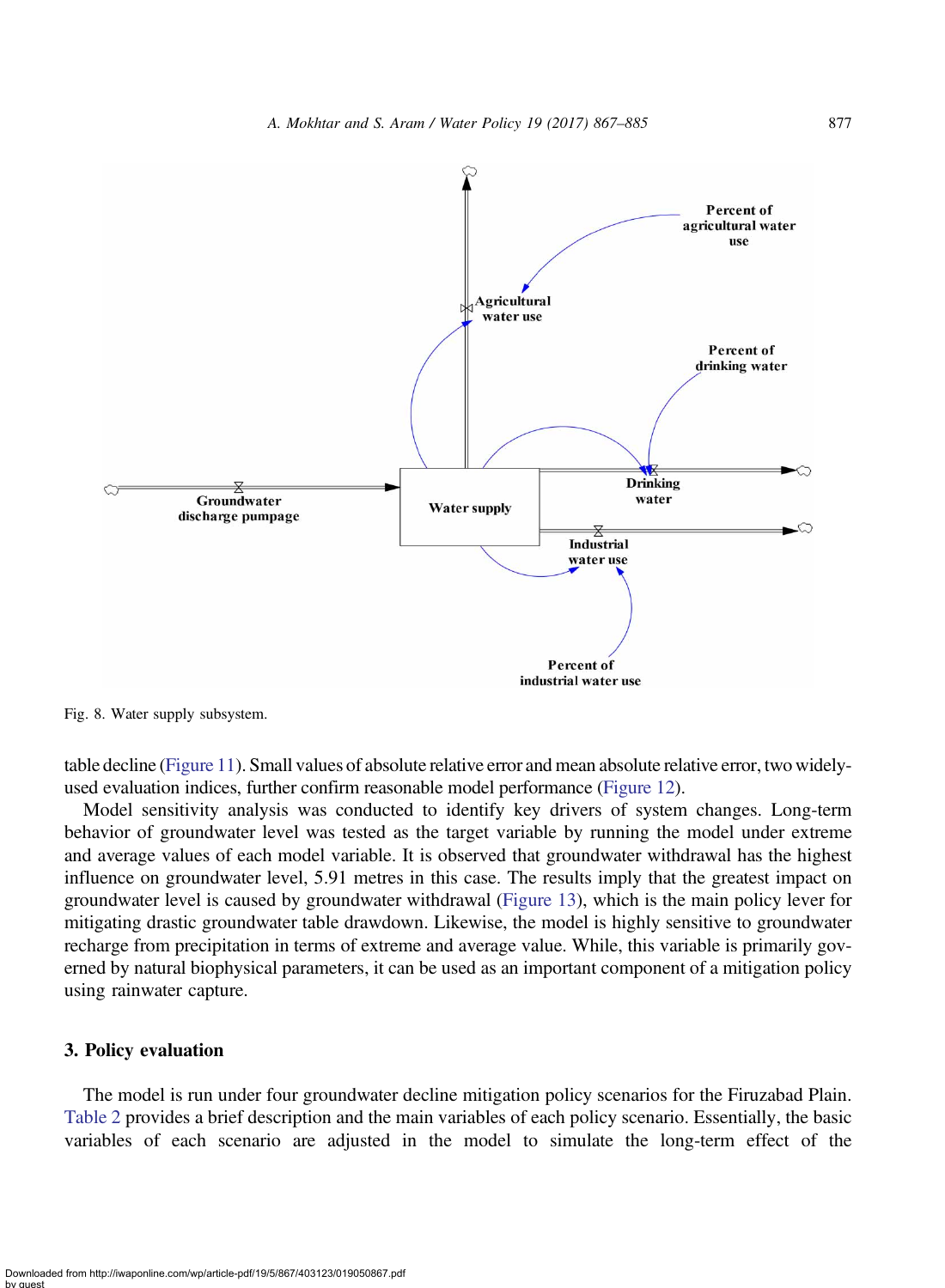<span id="page-11-0"></span>

Fig. 9. Population subsystem.

corresponding policy. The business as usual scenario (scenario 1) presumes that national and regional water authorities do not intervene to mitigate the problem. The second scenario focuses on irrigation efficiency improvement, which can be realized by supporting farmers to modernize the agricultural practices, using efficient irrigation systems and advanced farming equipment to reduce net consumptive use of water.

Irrigation cost may increase the total cost of production leading to a reduction in benefit to the farmer. This is shown in [Figure 10,](#page-12-0) the economic subsystem. The policy of improvement in irrigation has been recently introduced by the central government. Referring to this supportive package, the farmers will only pay 15% of the total investment required for an efficiency project and the rest will be supplied by funds from the local government. Some local studies have shown an increase in efficiency of 1 percent as mentioned in this paper, 25 USD is required per hectare of cultivated land while based on this policy, the farmer needs to contribute less than 4 USD in this plan. Considering his 625 USD of profit in each hectare, this cost cannot have a significant impact. Needless to say, in the current modeling, the farmers are not the decision makers who need to invest for the recommended policies. However, the improvement (1 percent annually) is also considered smooth and doable within 30 years to reach the maximum level of efficiency, estimated as 70%. If the current policy incurs 100% of the cost of improvement to the farmers, the behavior of farmers' economic benefit has been regenerated under the specified scenarios which indicate that the only way to reduce it is under the no-action scenario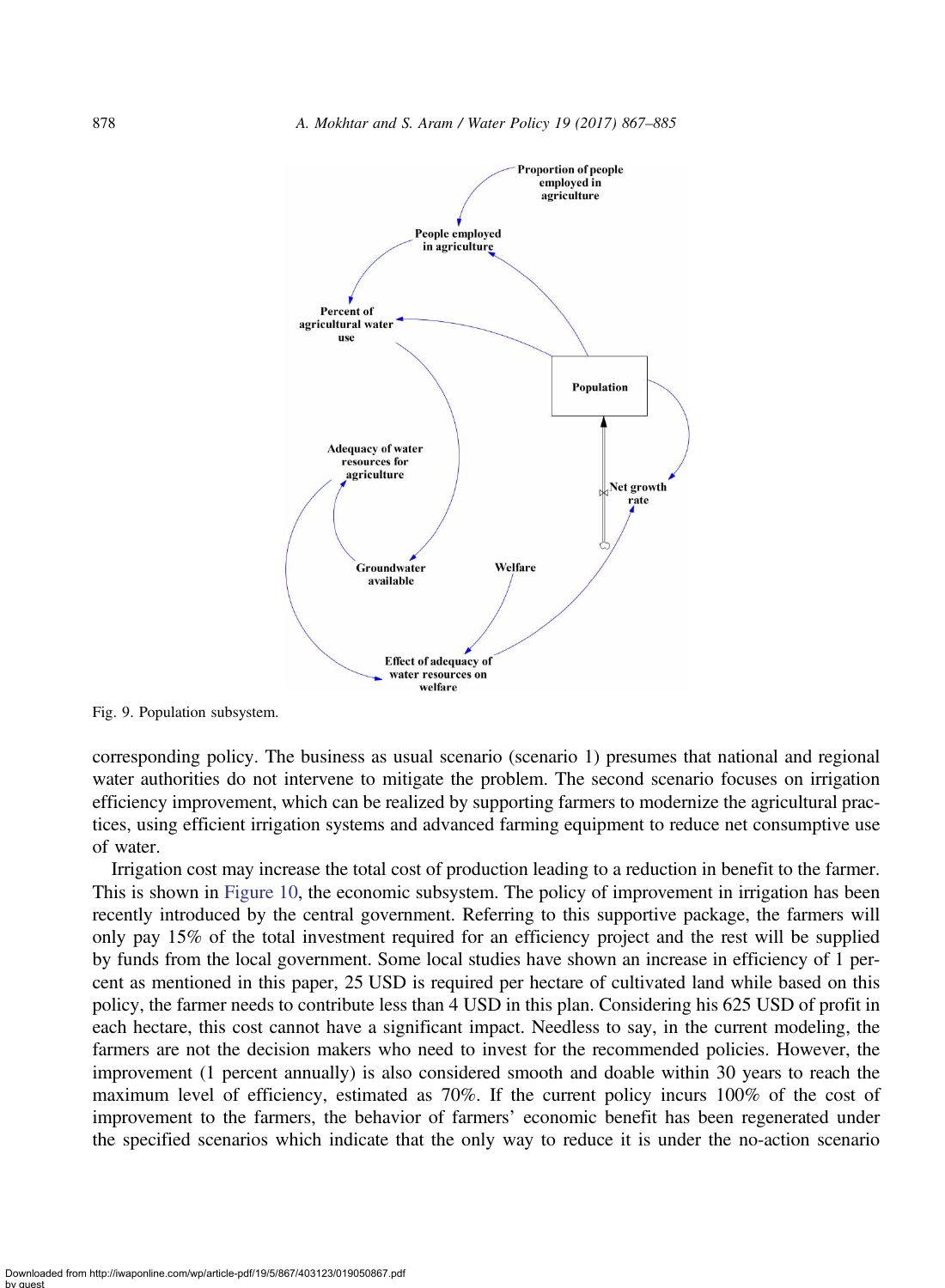<span id="page-12-0"></span>

Fig. 10. Economic subsystem.

and the profit will be sustained in almost any condition. This is mainly due to the low cost of irrigation improvement.

Furthermore, financial incentives for cultivation of less water-intensive crops and providing agricultural extension services to train the farmers in order to raise their awareness of water scarcity are suitable measures for scenario 2. The third policy scenario was recently proposed by a consulting firm [\(Majid,](#page-18-0) [2014](#page-18-0)) to expand the agricultural lands by 0.5% per year while increasing the agricultural water use efficiency. The fourth mitigation scenario is the result of discussions with water experts in the region, which includes a combination of scenarios 2 and 3 along with an aquifer recharge and storage recovery policy, primarily through increased rainwater capture.

The results indicate that groundwater table recovery would require reducing water consumption per hectare of cultivated land by 1% (scenario 2) ([Figure 14\)](#page-16-0).

The groundwater management problem in the Firuzabad Plain is essentially governed by the limits to the growth system archetype [\(Meadows](#page-18-0) et al., 1972) which states the continuous growth of any system that thrives on finite resource supplies will eventually be curbed because of facing resource constraints. As shown in [Figure 14,](#page-16-0) continuation of the BAU scenario will cause excessive decline (on average about a metre per year) in the groundwater level which also significantly decreases the farmers' profit. In the long run, this trend can create a regional economic crisis in the agricultural sector, potentially triggering out-migration due to adverse impacts on the livelihood of the agricultural community.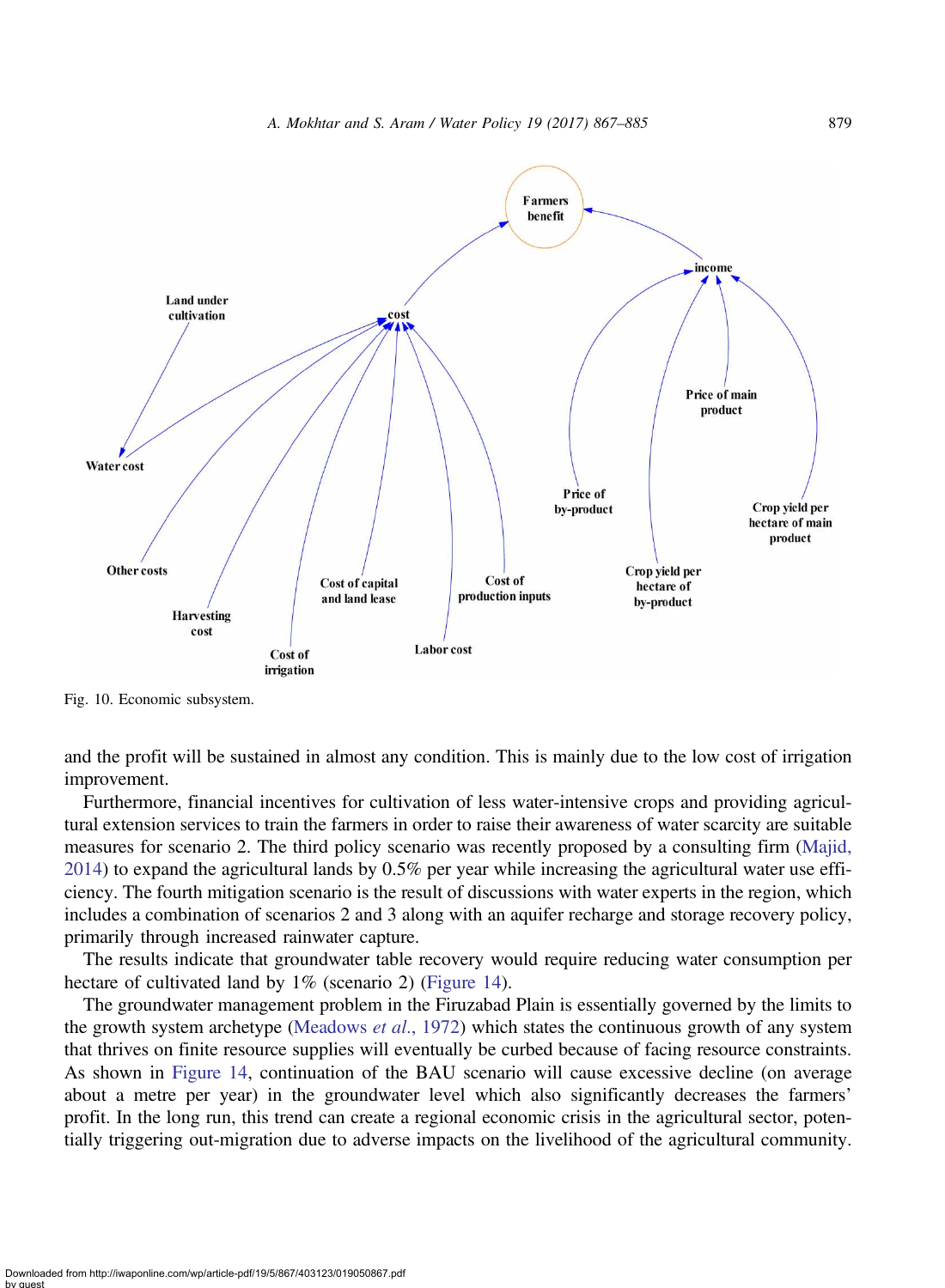<span id="page-13-0"></span>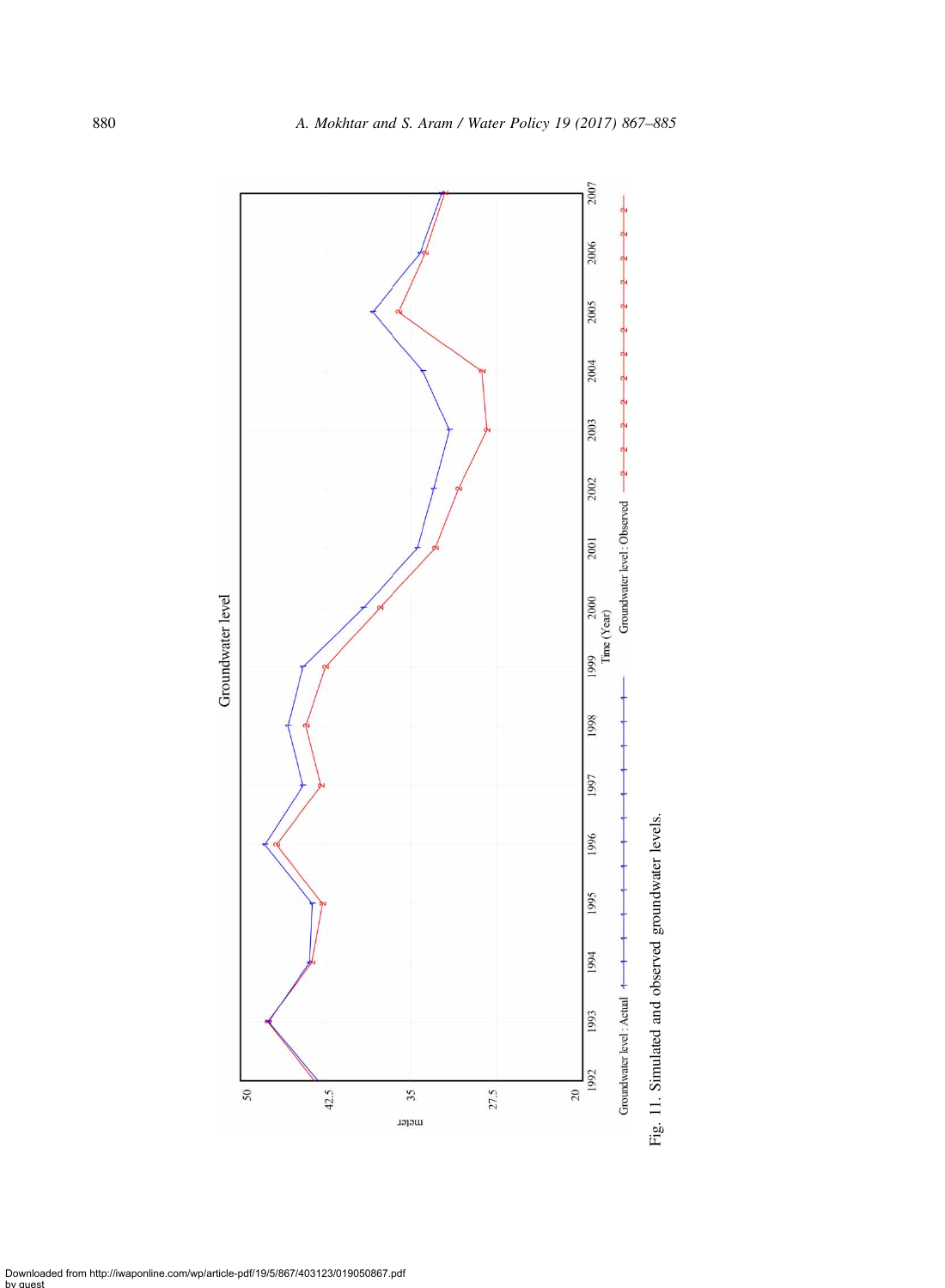<span id="page-14-0"></span>

Fig. 12. Absolute relative error (ARE) and mean absolute relative error (MARE).

Tackling the problem is critically important to sustain agriculture as a way of life, which has been practiced for generations. Mid-century projection of groundwater level under the BAU scenario illustrates the effect of hydrologic variability. Overall, this policy will result in unsustainable agricultural production made possible by mining of fossil groundwater, which will not be replenished at the rate that can support the current level of irrigation. The second scenario outperforms the other scenarios in terms of groundwater table recovery and sustaining the profitability for land owners. In effect, reducing net consumptive water use by increasing irrigation efficiency can significantly decrease the groundwater table drawdown, helping to adjust withdrawal with natural supply capacity while maintaining profitability of agricultural production in the long run. However, this policy should be complemented by appropriate land management policies to ensure water savings are not used to increase crop production by expanding cultivated lands. The impact of the absence of supplemental land management policies is captured by running the model under policy scenario 3. While this policy (EILI) can delay the acute resource depletion problem, its effectiveness is limited as compared with policy scenario 2 (EI).

The fourth scenario (EILIGR), which includes groundwater recharge by increasing infiltration, is found to be superior to BAU and EILI scenarios. Although the effect of agricultural expansion can cause the system to underperform as compared with scenario 2, EILIGR holds promise to mitigate the groundwater problem while maintaining a steady profit for the farmers, which is significantly larger than that of the BAU scenario [\(Figure 15](#page-17-0)).

# 4. Conclusions

A system dynamics model is developed to investigate the hydrologic and socio-economic aspects of groundwater balance in an Iranian agricultural plain. The presented CLD, SFD, and the simulation results provide insight into Firuzabad groundwater management problem, where increasing groundwater withdrawal from a growing number of wells is pushing the system toward its limit in terms of water resources availability. Consequently, significant groundwater table drawdown poses a serious threat to sustainability of agricultural production, a major source of income for agrarian communities in the region. The results of the business as usual policy scenario illustrate that the past and current government policies have not been effective to maintain the regional balance of groundwater. The model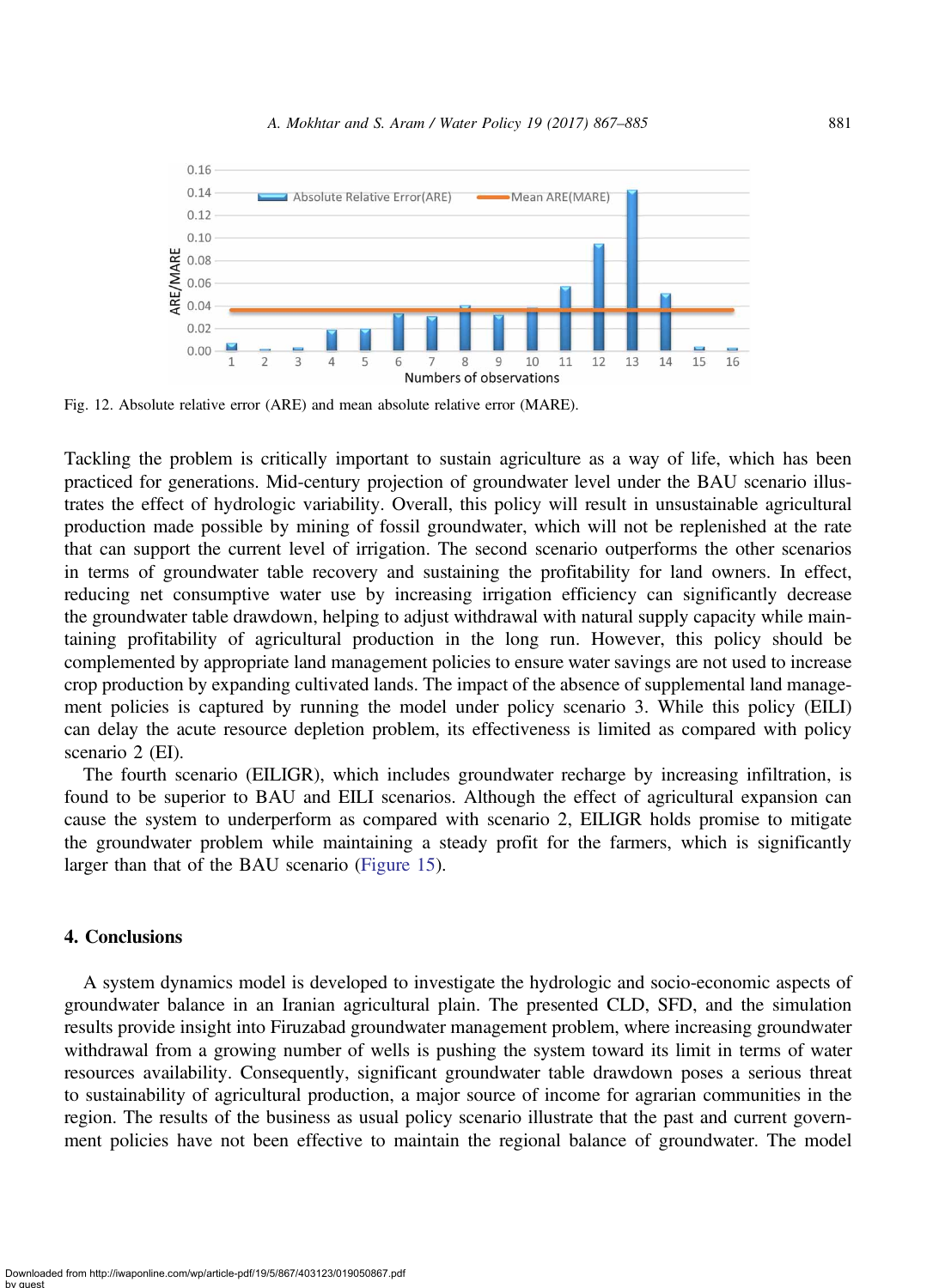<span id="page-15-0"></span>

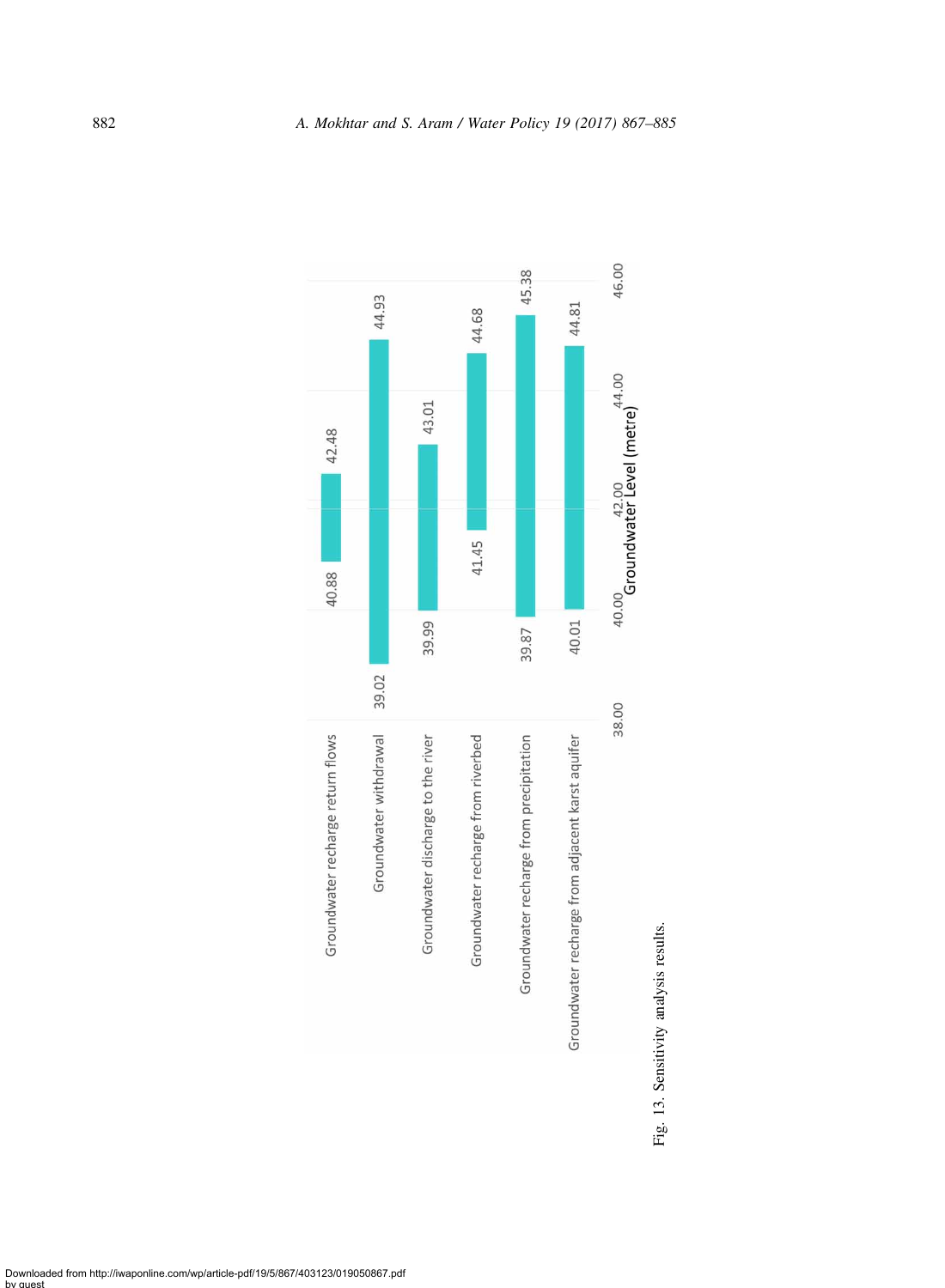<span id="page-16-0"></span>Table 2. Policy scenarios.

| Scenario            | Description                                                                                                                                                                                               | Main model variable(s)                                                                                                                                                                                                                                      |
|---------------------|-----------------------------------------------------------------------------------------------------------------------------------------------------------------------------------------------------------|-------------------------------------------------------------------------------------------------------------------------------------------------------------------------------------------------------------------------------------------------------------|
| Scenario 1 (BAU)    | Business as usual                                                                                                                                                                                         | Current trends continue                                                                                                                                                                                                                                     |
| Scenario 2 (EI)     | Efficiency increase: reduction in water<br>consumption per square metre of land under<br>cultivation by $1\%$ per year for 30 years                                                                       | Reducing water consumption per hectare -<br>Agricultural water use - Groundwater<br>volume – Groundwater level                                                                                                                                              |
| Scenario 3 (EILI)   | Efficiency increase and agricultural land<br>increase: policy scenario 2 and 0.5% annual<br>increase in areas under cultivation (from<br>12.5 to 18.5 thousand hectares)                                  | Reducing water consumption per hectare –<br>Agricultural water use – Groundwater<br>volume – Groundwater level – Increase in<br>agricultural land                                                                                                           |
| Scenario 4 (EILIGR) | Efficiency increase, agricultural land increase,<br>and rainwater capture: policy scenario 3<br>along with increased groundwater recharge<br>by increasing the infiltration of precipitation<br>by $10\%$ | Reducing water consumption per hectare -<br>Agricultural water use – Groundwater<br>volume – Groundwater level – Increase in<br>agricultural land - Government policies<br>for artificial groundwater recharge -<br>Groundwater recharge from precipitation |



Fig. 14. Groundwater level, different scenarios.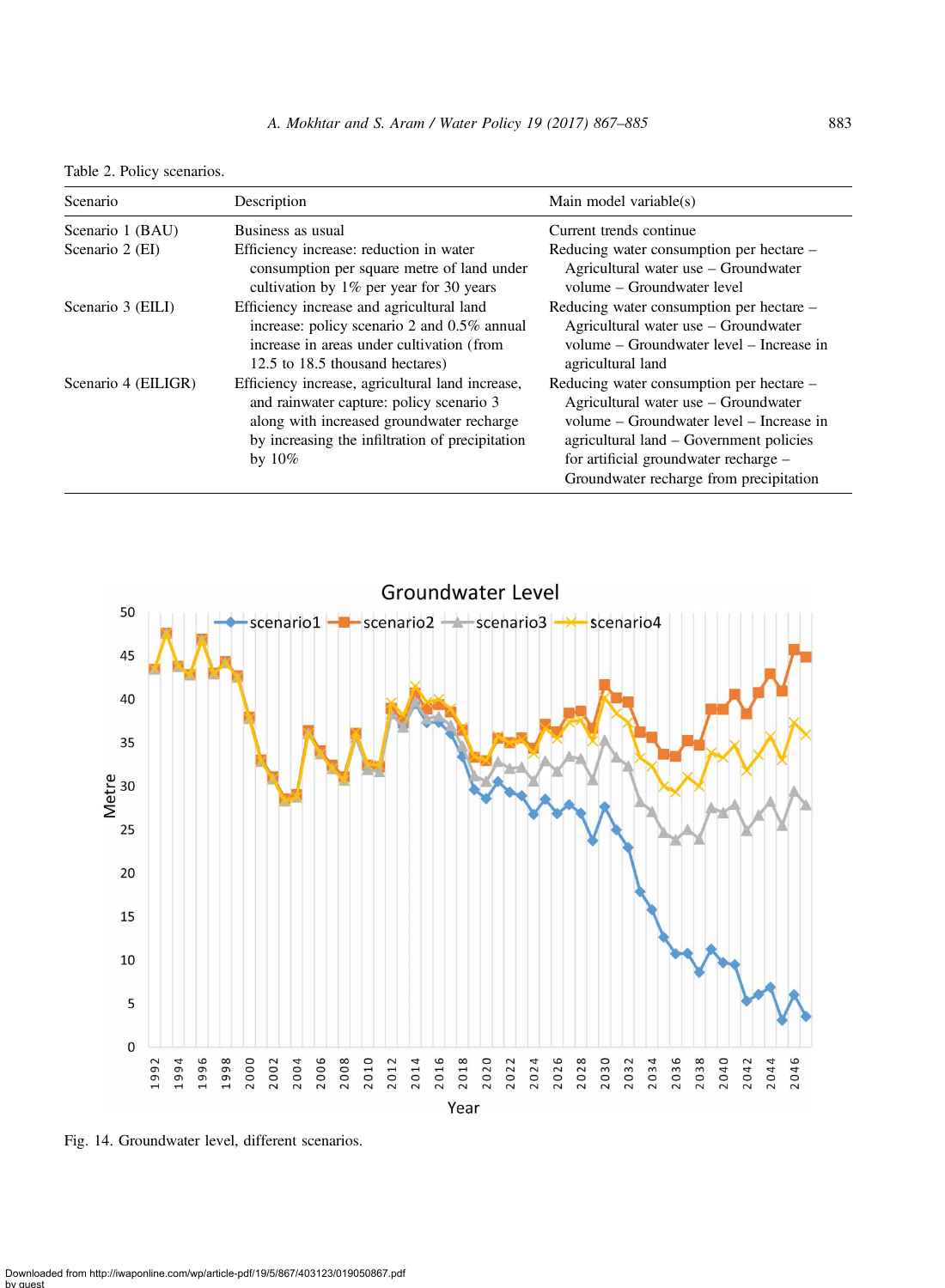<span id="page-17-0"></span>

Fig. 15. Behavior of farmers' benefits under different scenarios and under the policy of full payment by farmers.

was also run under other groundwater decline mitigation policies, including irrigation efficiency improvement, and a combination of agricultural expansion and groundwater recharge. If the current level of agricultural production holds into the future, increasing the irrigation efficiency to reduce net consumptive water use by 1% per hectare per year can help re-establish the groundwater balance within the next 30 years. However, this mitigation policy requires government intervention to modernize irrigation and farming practices, and raise awareness in farming communities about the importance of groundwater table restoration to sustain agricultural production as a sustainable way of life. Recently, the government has started to encourage the agricultural sector to install drip irrigation which has higher efficiency than the traditional methods. Based on this plan, 15% of the investment needs to be financed by the farmers which is absolutely not remarkable when compared to the calculated benefit from the products. Even if it is fully financed by the farmers, the benefit will remain feasible though there is a decrease due to irrigation cost that is connected to production cost in the model. It is important to devise incentive-based programs and punitive actions to facilitate aquifer storage recovery. Furthermore, agricultural extension services and non-governmental organizations can play a significant role by training the farming communities.

#### **References**

Beall, A., Fiedler, F., Boll, J. & Cosens, B. (2011). [Sustainable water resource management and participatory system dynamics.](http://dx.doi.org/10.3390/su3050720) [Case study: developing the Palouse basin participatory model.](http://dx.doi.org/10.3390/su3050720) Sustainability 3(5), 720–742.

Definition of Business Studies (2015). Water Balance Studies of Watershed Areas and River Basins Mond, Khonj, Karian and Horm, Balance of Firozabad. Regional Water Authority of Shiraz, Iran.